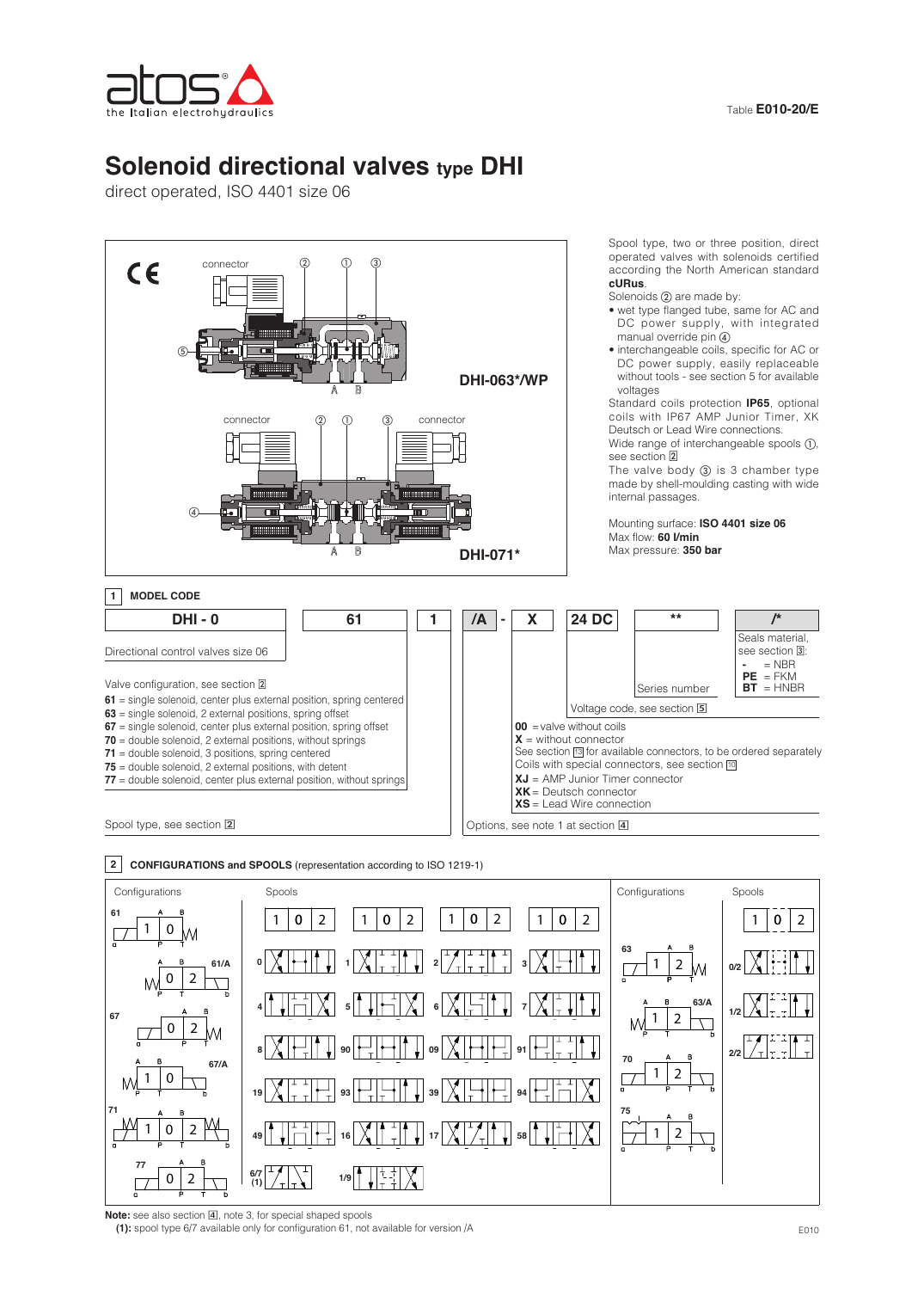## **3 MAIN CHARACTERISTICS, SEALS AND HYDRAULIC FLUID** - for other fluids not included in below table, consult our technical office

| Assembly position / location           | Any position for all valves except for type - 70 and 77 (without springs) that must be installed with<br>horizontal axis if operated by impulses                                                                                                           |                                                                                                           |                      |  |  |
|----------------------------------------|------------------------------------------------------------------------------------------------------------------------------------------------------------------------------------------------------------------------------------------------------------|-----------------------------------------------------------------------------------------------------------|----------------------|--|--|
| Subplate surface finishing             | Roughness index Ra 0.4 - flatness ratio 0.01/100 (ISO 1101)                                                                                                                                                                                                |                                                                                                           |                      |  |  |
| MTTFd values according to EN ISO 13849 | 150 years, for further details see technical table P007                                                                                                                                                                                                    |                                                                                                           |                      |  |  |
| Ambient temperature                    |                                                                                                                                                                                                                                                            | Standard execution = -30°C $\div$ +70°C; /PE option = -20°C $\div$ +70°C; /BT option = -40°C $\div$ +70°C |                      |  |  |
| Seals, recommended fluid temperature   | NBR seals (standard) = -20°C $\div$ +60°C, with HFC hydraulic fluids = -20°C $\div$ +50°C<br>FKM seals (/PE option)= $-20^{\circ}$ C $\div$ $+80^{\circ}$ C<br>HNBR seals (/BT option)= -40°C $\div$ +60°C, with HFC hydraulic fluids = -40°C $\div$ +50°C |                                                                                                           |                      |  |  |
| Recommended viscosity                  | $15 \div 100$ mm <sup>2</sup> /s - max allowed range $2.8 \div 500$ mm <sup>2</sup> /s                                                                                                                                                                     |                                                                                                           |                      |  |  |
| l Fluid contamination class            | ISO 4406 class 21/19/16 NAS 1638 class 10, in line filters of 25 μm (β25 $\ge$ 75 recommended)                                                                                                                                                             |                                                                                                           |                      |  |  |
| <b>Hydraulic fluid</b>                 | Suitable seals type                                                                                                                                                                                                                                        | <b>Classification</b>                                                                                     | <b>Ref. Standard</b> |  |  |
| Mineral oils                           | NBR, FKM, HNBR                                                                                                                                                                                                                                             | HL, HLP, HLPD, HVLP, HVLPD                                                                                | DIN 51524            |  |  |
| Flame resistant without water          | <b>FKM</b>                                                                                                                                                                                                                                                 | HFDU, HFDR                                                                                                |                      |  |  |
| Flame resistant with water             | NBR, HNBR                                                                                                                                                                                                                                                  | <b>HFC</b>                                                                                                | ISO 12922            |  |  |
| Flow direction                         | As shown in the symbols of table 2                                                                                                                                                                                                                         |                                                                                                           |                      |  |  |
| <b>Operating pressure</b>              | Ports P, A, B: 350 bar;<br>Port $T$ 120 bar                                                                                                                                                                                                                |                                                                                                           |                      |  |  |
| Rated flow                             | See diagrams $Q/\Delta p$ at section $\boxed{6}$                                                                                                                                                                                                           |                                                                                                           |                      |  |  |
| <b>Maximum flow</b>                    | 60 I/min, see operating limits at section <b>7</b>                                                                                                                                                                                                         |                                                                                                           |                      |  |  |

#### **3.1 Coils characteristics**

| Insulation class               | H (180°C) Due to the occuring surface temperatures of the solenoid coils, the European standards |  |  |
|--------------------------------|--------------------------------------------------------------------------------------------------|--|--|
|                                | EN ISO 13732-1 and EN ISO 4413 must be taken into account                                        |  |  |
| Protection degree DIN EN 60529 | IP 65 (with connectors 666, 667, 669 or E-SD correctly assembled)                                |  |  |
| Relative duty factor           | 100%                                                                                             |  |  |
| Supply voltage and frequency   | See electric feature <b>6</b>                                                                    |  |  |
| Supply voltage tolerance       | $±10\%$                                                                                          |  |  |
| Certification                  | cURus                                                                                            |  |  |

## **4 NOTES**

**1 Options**  $=$  Solenoid mounted at side of port B (only for single solenoid valves). In standard versions, solenoid is mounted at side of port A.  $WP =$  prolonged manual override protected by rubber cap - see section  $\boxed{11}$ .

The manual override operation can be possible only if the pressure at T port is lower than 50 bar - see section  $\overline{11}$ .

**WPD/H** = manual override with detent, to be ordered separately, see tab. K150

**FI, FV** = with proximity or inductive position switch for monitoring spool position: see tab. E110.<br>**MV, MO** = auxiliary hand lever positioned vertically (MV) or horizontally (MO). For available configuration and dimensio

- **2 Type of electric/electronic connector DIN 43650,** to be ordered separately<br>666 = standard connector IP-65 suitable for direct connection to electric
- **666** = standard connector IP-65, suitable for direct connection to electric supply source.<br>**667** = as 666, but with built-in signal led.
	-

669 = with built-in rectifier bridge for supplying DC coils by alternate current (AC 110V and 230V - Imax 1A).<br>E-SD = electronic connector which eliminates electric disturbances when solenoid valves are de-energized.

#### **3 Special shaped spools**

- spools type **0** and **3** are also available as **0/1** and **3/1** with restricted oil passages in central position, from user ports to tank.

- spools type **1, 4, 5** and **58** are also available as **1/1, 4/8, 5/1** and **58/1.** They are properly shaped to reduce water-hammer shocks during the swiching.
- spools type **1, 3, 8** and 1/2 are available as **1P, 3P, 8P** and **1/2P** to limit valve internal leakages.
- spool type **1/9** has closed center in rest position but it avoids the pressurization of A and B ports due to the internal leakages. Other types of spools can be supplied on request.
	-

## **5 ELECTRIC FEATURES**

| External supply                                                                  | Voltage                                        | Type of                     | Power              | Code of spare coil      | Colour of  |  |
|----------------------------------------------------------------------------------|------------------------------------------------|-----------------------------|--------------------|-------------------------|------------|--|
| nominal voltage<br>code<br>±10%                                                  |                                                | connector                   | consumption<br>(2) | DHI                     | coil label |  |
| 6DC                                                                              | 6 DC                                           |                             | 33 W               | COU-6DC/80              | brown      |  |
| 9DC                                                                              | 9DC                                            |                             |                    | <b>COU-9DC /80</b>      | light blue |  |
| $12\overline{DC}$                                                                | 12 DC                                          |                             |                    | COU-12DC /80            | green      |  |
| 14 DC                                                                            | 14 DC                                          |                             |                    | COU-14DC /80            | brown      |  |
| <b>18 DC</b>                                                                     | 18 DC                                          |                             |                    | COU-18DC /80            | blue       |  |
| 24 DC                                                                            | 24 DC                                          |                             |                    | COU-24DC /80            | red        |  |
| 28 DC                                                                            | 28 DC                                          |                             |                    | COU-28DC /80            | silver     |  |
| 48 DC                                                                            | 48 DC                                          |                             |                    | COU-48DC /80            | silver     |  |
| 110 DC                                                                           | 110 DC                                         | 666<br>or                   |                    | COU-110DC /80           | black      |  |
| 125 DC                                                                           | 125 DC<br>220 DC<br>24/50/60 AC<br>48/50/60 AC |                             |                    | COU-125DC /80           | silver     |  |
| 220 DC                                                                           |                                                | 667                         |                    | COU-220DC /80           | black      |  |
| 24/50 AC<br>24/60 AC                                                             |                                                |                             |                    | COI-24/50/60AC /80 (1)  | pink       |  |
| 48/50 AC<br>48/60 AC                                                             |                                                |                             | 60 VA              | COI-48/50/60AC /80 (1)  | white      |  |
| 110/50 AC<br>110/50/60 AC<br>120/60 AC<br>120/60 AC<br>230/50 AC<br>230/50/60 AC |                                                |                             | (3)                | COI-110/50/60AC /80 (1) | yellow     |  |
|                                                                                  |                                                |                             |                    | COI-120/60AC /80        | white      |  |
|                                                                                  | 230/60 AC                                      |                             |                    | COI-230/50/60AC /80 (1) | light blue |  |
| 230/60 AC                                                                        |                                                |                             |                    | COI-230/60AC /80        | silver     |  |
| 110/50 AC                                                                        |                                                |                             |                    | COU-110RC /80           | gold       |  |
| 120/60 AC                                                                        |                                                | <b>110RC</b><br>669<br>33 W |                    |                         |            |  |
| 230/50 AC<br>230/60 AC                                                           | 230RC                                          |                             |                    | COU-230RC /80           | blue       |  |

(1) Coil can be supplied also with 60 Hz of voltage frequency: in this case the performances are reduced by 10 ÷15% and the power consumption is 55 VA.

(2) Average values based on tests preformed at nominal hydraulic condition and ambient/coil temperature of 20°C.<br>(3) When solenoid is energized, the inrush current is approx 3 times the holding current. Inrush current valu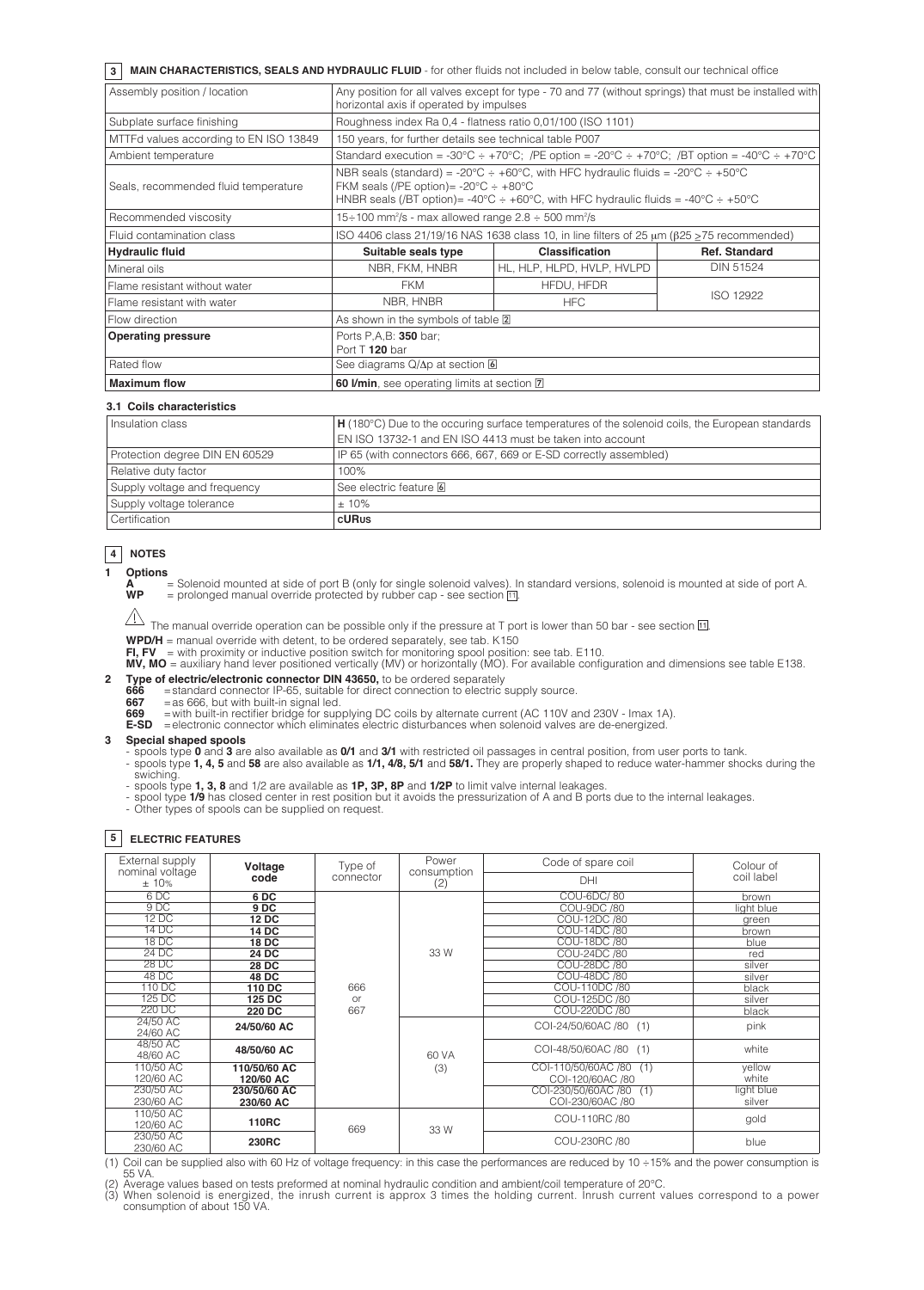### **6 Q/** $\triangle$ **P DIAGRAMS** based on mineral oil ISO VG 46 at 50°C





## **7 OPERATING LIMITS** based on mineral oil ISO VG 46 at 50°C

The diagrams have been obtained with warm solenoids and power supply at lowest value (Vnom - 10%). The curves refer to application with symmetrical flow through the valve (i.e. P→A and B→T). In case of asymmetric flow and if the valves have the devices for controlling the switching times the operating limits must be reduced.

| Curve | Spool type                                                          |  |  |  |  |  |
|-------|---------------------------------------------------------------------|--|--|--|--|--|
| A     | 0, 1, 1/2, 8                                                        |  |  |  |  |  |
| в     | 0/1, 0/2, 1/1, 1/9, 3, 3/1                                          |  |  |  |  |  |
| C     | 4, 4/8, 5, 5/1, 6, 7, 16, 17, 19, 39, 49,<br>58.58/1.09.90.91.93.94 |  |  |  |  |  |
| D     | 2, 2/2                                                              |  |  |  |  |  |



## **8 SWITCHING TIMES** (average values in msec)

| Valve        |     | Switch-on   Switch-on   Switch-off |    |    |  |
|--------------|-----|------------------------------------|----|----|--|
| $DHI +$      | 666 | 30                                 | 45 | 20 |  |
| $DHI + 669$  |     | 45                                 |    | RΩ |  |
| $DHI + E-SD$ |     | 30                                 | 45 | 50 |  |

Test conditions:

- <sup>36</sup> l/min; <sup>150</sup> bar - nominal voltage - <sup>2</sup> bar of counter pressure on port <sup>T</sup> - mineral oil: ISO VG <sup>46</sup> at 50°C.

The elasticity of the hydraulic circuit and the variations of the hydrau- lic characteristics and temperature affect the response time.

#### **9 SWITCHING FREQUENCY**

| Valve              | (cycles/h) | (cycles/h) |  |
|--------------------|------------|------------|--|
| DHI +<br>666 / 667 | 7200       | 15000      |  |

**10 COILS WITH SPECIAL CONNECTORS** only for voltage supply **12, 14, 24, 28** VDC



Note: For the electric characteristics refer to standard coils features - see section 国